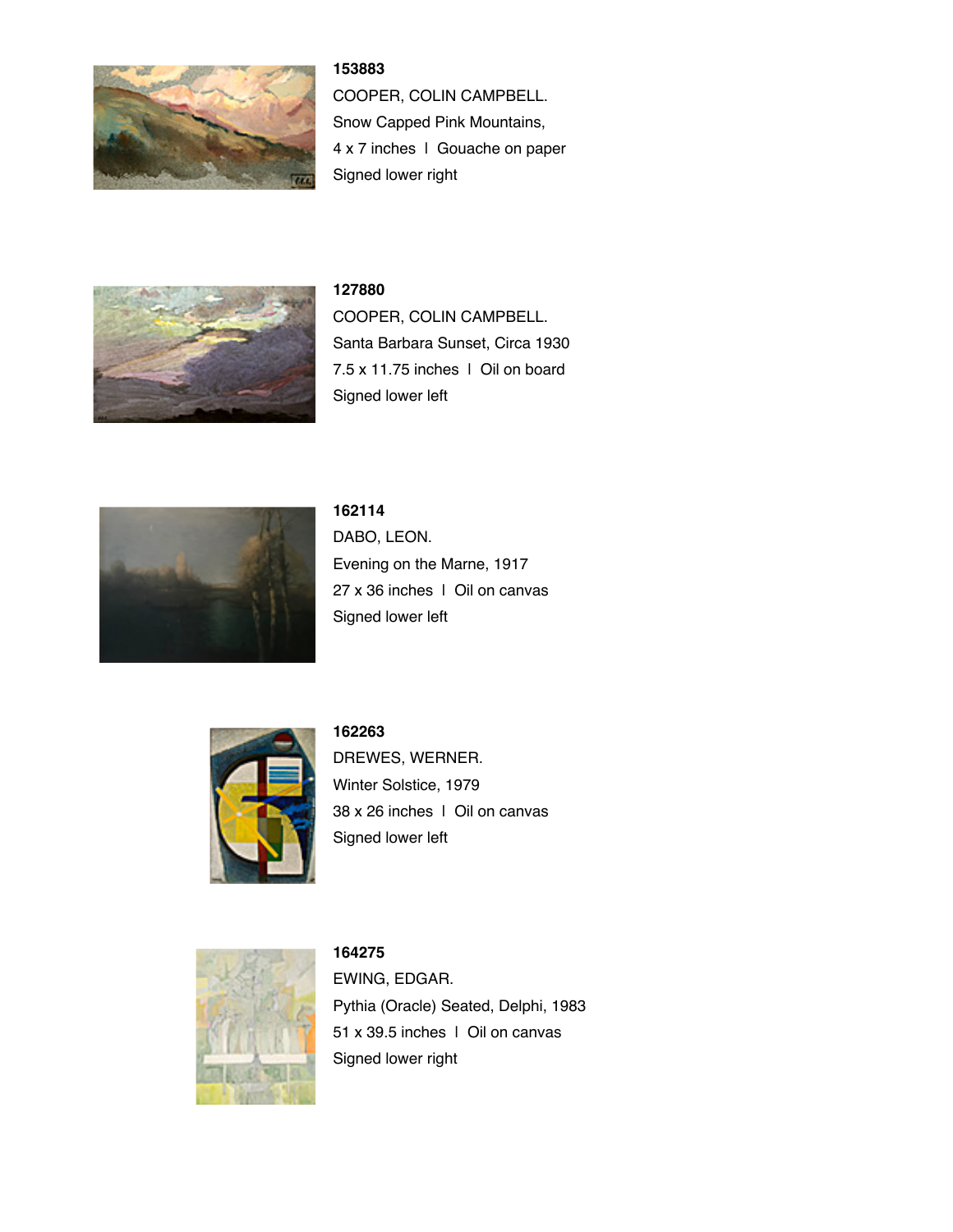

**160643** FRANCIS, JON. Last Light, 2017 16 x 20 inches | Oil on canvas Signed



**162015** FRANCIS, JON. The View, 2019 16 x 20 inches | Oil on canvas Signed lower right



# **149894**

Signed

GILMORE, HORACE. Maritime Scene, 1927 36 x 28 inches | Oil on canvas Signed lower left



**161717** GOLDYNE, JOSEPH. SMALL FALL II, 2005 12 x 12 inches | Mixed media on canvas



**161718** GOLDYNE, JOSEPH. SMALL FALL III, 2005 12 x 12 inches | Mixed media on canvas Signed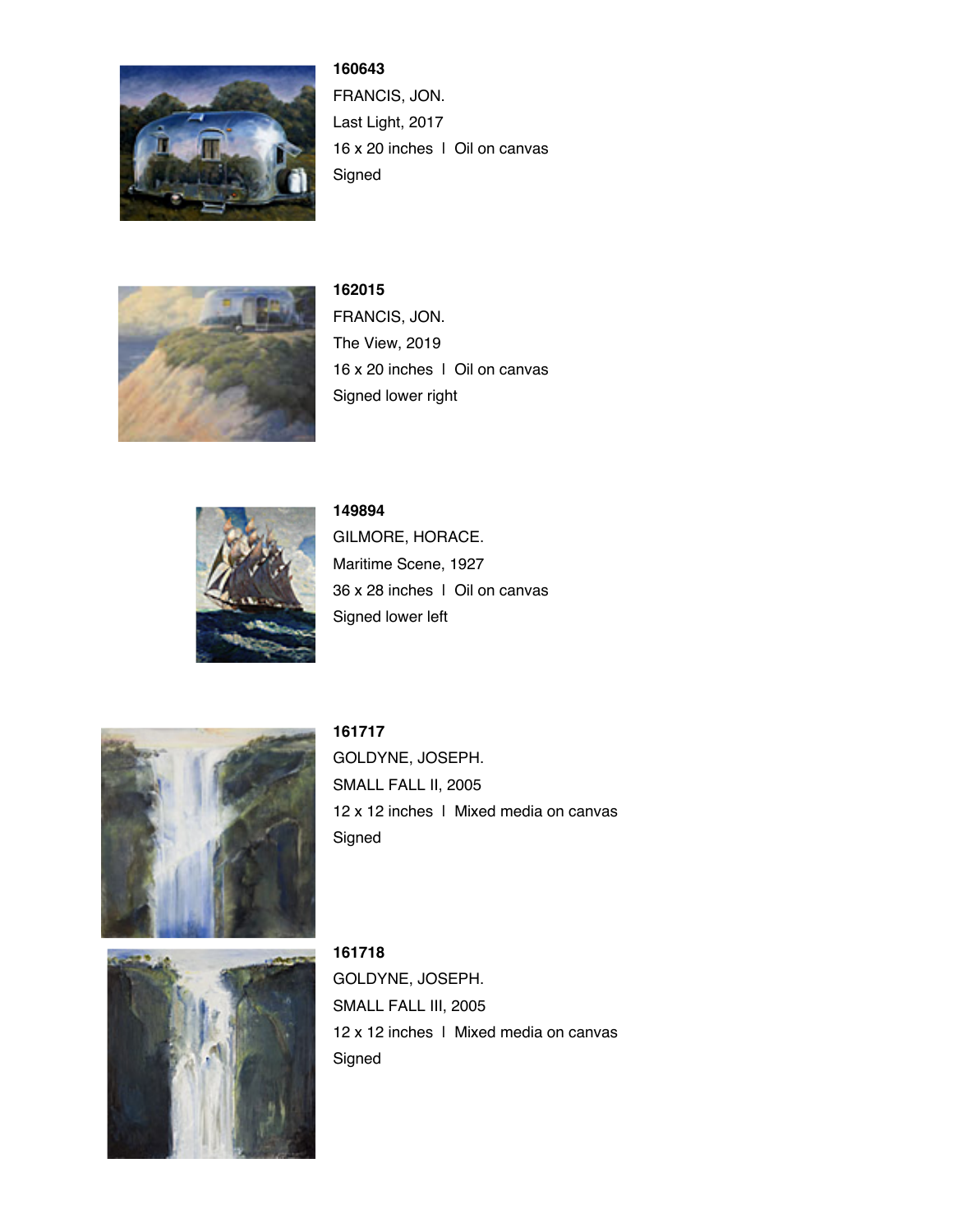

# **163481**

GOWEN, ROBIN. The Unnamed Hills II, 2021 14 x 42 inches | Oil on board Signed lower right



**164312** GREEN, RUTH. Under Pressure, 2022 15.5 x 13.25 x 6.75 inches | Bronze



**163705** HUFF, NATHAN. Other Skies, 2021 30 x 22 inches | Watercolor on paper Signed



## **162549**

MCDONNELL, SUSAN. Orchid and Lizard, 2019 20 x 16 inches | Oil on panel Signed on back



**112463** MCGLYNN, THOMAS. Fall Sycamores, c. 1930s 36 x 34 inches | Oil on canvas Signed lower right